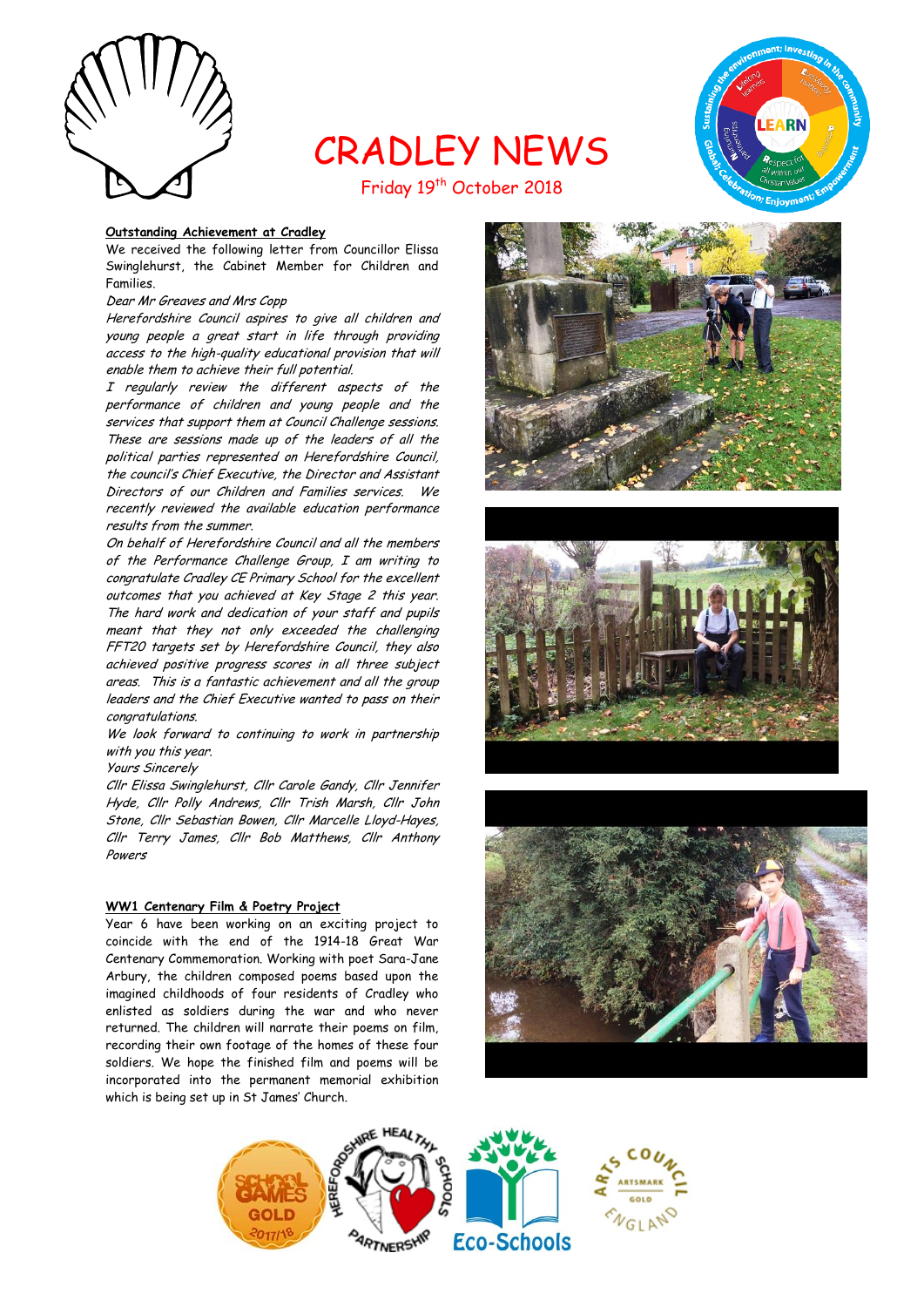# **Parents Evenings**

Thank you to all those who were able to come to Parents Evenings this week. It is really important to share our targets and expectations with you and for you to talk to the class teachers about any concerns that you have. Thank you also to Black Pepper for coming to both evenings to talk through with parents the new meal provision that will start after half term. The cake was delicious!

#### **Panto**

On Tuesday afternoon we welcomed M&M theatrical productions into school where they entertained the children with a performance of Jack and the Beanstalk. The cheers, boos and singing could be heard throughout the building!

#### **Netball Matches**

#### Report by Tilly W, Tilly BP and Annabel

We arrived at Ashperton and had a good warm up. The first game we played was against Bosbury but we lost 7-1 with Meryl scoring our only goal. In the second game we lost 4-1, with Olivia scoring. The team was Tilly W, Tilly BP, Annabel, Isabella L, Olivia, Meryl and Laura.

#### **School Car Park**

The school car park is not for the use of parents at any time, this includes during After School Club. Please respect this rule as it is there for the children's safety.

#### **After School Club Film Night**

The next film night will take place on Wednesday 24<sup>th</sup> October with the fantastic animation Ferdinand.

#### **Black Pepper Lunches**

Copies of the menu for next half term were available from Black Pepper at the Parents Evenings. We are delighted to say that the first day back will start with a Bonfire Night special. See the Black Pepper website for further details and please make sure that you have registered and ordered your food via this website over half term. Remember that, in a change to previous providers, you can now order the main and the pudding, plus you also have the option of ordering a packed lunch. [www.blackpepperlunches.com](http://www.blackpepperlunches.com/)

# **Monday's Collective Worship**

During Collective Worship, we will be joined by, not only Rev Robert, but a representative from the British Legion to discuss the Poppy Appeal.

#### **School Council Elections**

As I send this newsletter the school are currently voting to elect the new School Council. We will bring you the results next week.

#### **Football Club**

There will be no football club on Tuesday night  $(23^{rd})$  due to matches in Ledbury.

# **Trip Permissions and Payments**

We have several trips running next week; please make sure that you have responded via School Money.

#### **FOCS - Friends of Cradley School.**

FOCS annual wine-tasting will be held on Sat 10th of November at **CRADLEY WINTER WONDERLAND,**  Bosbury Road, in Cradley Village. Following the Winter theme, there will be seasonal drinks to welcome you into our very own Wonderland. The interesting and fun wine tasting will be followed by an exciting buffet supper. We cannot promise a visit from Santa, but you might get a Sleigh ride home! Tickets are great value at £18 per person, which covers your food and drink. It's a chance to meet lots of other parents in a relaxed environment. Tickets available from Roger Brett and Annie Meager, or please request via your home liaison books.

An update on apple juice! We hope you were able to collect your prepaid orders at parents evening this week. Please pop into school as soon as possible if you still have an order to collect. It tastes delicious, and we are very pleased that our local retailers at Cradley Butchery are helping out and stocking some of our extra bottles to sell. Look out for the opportunity to buy at the school gate, too.

Thank you for placing your Christmas card orders. It has raised a fantastic £342. We had a very good take up across the school with 192 items purchased in total, and for those of you who like statistics… 100% of nursery placed orders, so thank you all!

Easyfundraising. A great way you can support the school from the comfort of your own home is by following the link to

[https://www.easyfundraising.org.uk/causes/friendsofcra](https://www.easyfundraising.org.uk/causes/friendsofcradleyschool/) [dleyschool/](https://www.easyfundraising.org.uk/causes/friendsofcradleyschool/) If you make purchases online, such as weekly shopping to ordering presents for the festive season, please do log on to easyfundrasing first and we will receive a percentage of your costs at no extra cost to you.

Please join us for our FOCS meeting next Friday, 26<sup>th</sup> October at 9am, at Blue-ginger gallery Cradley WR13 5NW. If you are not able to attend, but able to help out with our future events, please let the school/FOCS know. We'll be looking for FOCS class reps, as well as helpers for an hour or so at Cradley Village Christmas Fair on Saturday 1<sup>st</sup> December and lots of helpers for the School Christmas Fair on Friday 14<sup>th</sup> December.

#### **Nursery**

This week in Nursery we have continued to explore our farm theme and have added some autumn activities into it as well. On Monday in P.E we pretended to be autumn leaves falling off the trees by jumping off the big equipment and looking at how the colours of leaves change. We've enjoyed our craft this week, making autumn-coloured lanterns with Lauren and painting sheep with Katrina using our fingers. We joined the rest of the

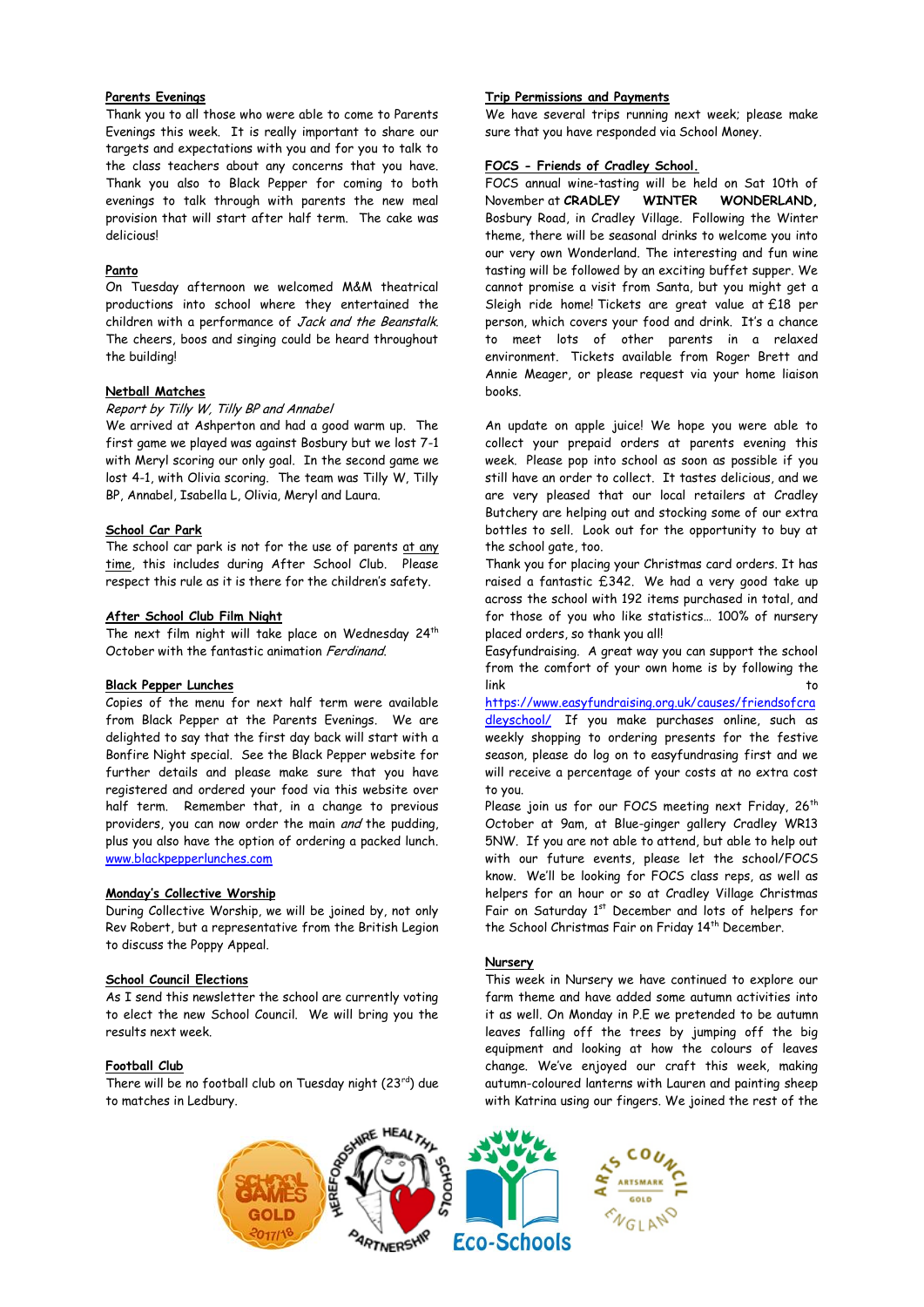school for the Jack and the Beanstalk pantomime and Nursery thoroughly enjoyed going to the hall to watch it. We have ended our week with a welly walk down to our forest school area using our role-play tools to explore how different materials can be changed.



# **Class 1**

It's been a batty old week! We have started researching bats for our feedback assembly for environment week. Lots of us had stories or pictures of bats from home and we have learned how to save bats from dying by making sure we have certain things in our gardens to keep them alive and well. Bats need us and we need bats!

In English we have been learning facts about Kenya and singing a song in Swahili, based on our text Handa's Surprise. In maths we have been looking at length and using cubes to measure how long things are and comparing size.

In PE we have finished our ball skills coordination unit and are ready to move onto a new skill next week. It was lovely to see all Class 1 parents at Parents Evening this week and to look forward to the year ahead.

#### **Class 2**

This week in Class 2 we have been making an iMovie about how to help hedgehogs in the garden. We planned and wrote reports then worked in groups to organise what we would say. We then used the green screen to film ourselves, taking turns to be the director. In our science lessons we have been finding out about habitats. We made collages of rockpool habitats and thought about which animals live in other habitats such as deserts and forests.



#### **Class 3**

The story of Beowulf is gripping the children of Class 3. We have been describing the inside and outside of the great hall, Heorot, using 'the power of three' to bring power, interest and weight to our writing. In maths we have been doubling and halving, making sure we know how to halve odd numbers correctly. In PE we have been using our ball skills in hockey, seeing how many goals we could score against different partners. Our Anglo-Saxon houses are coming along nicely. Finally, if you would like to know how to attract butterflies to your garden, just ask one of the Class 3 children.

#### **Class 4**

This week Class 4 have been working hard to get ready for our class assembly next week; we have thought about compassion and what it means to us, created role-plays to demonstrate this, written a class prayer and learned a friendship song. Do join us on Wednesday 24th to see the results of all our hard work. We have also been looking at how to develop our test-taking skills in maths – particularly focusing on mental maths, addition and subtraction. We have been thinking about ourselves as part of Class 4 and how we can be kind members of the class. We have studied different areas of The Americas and created information leaflets by taking information from non-fiction books. Year 4s have also enjoyed time at Forest School and Year 5 have enjoyed swimming.